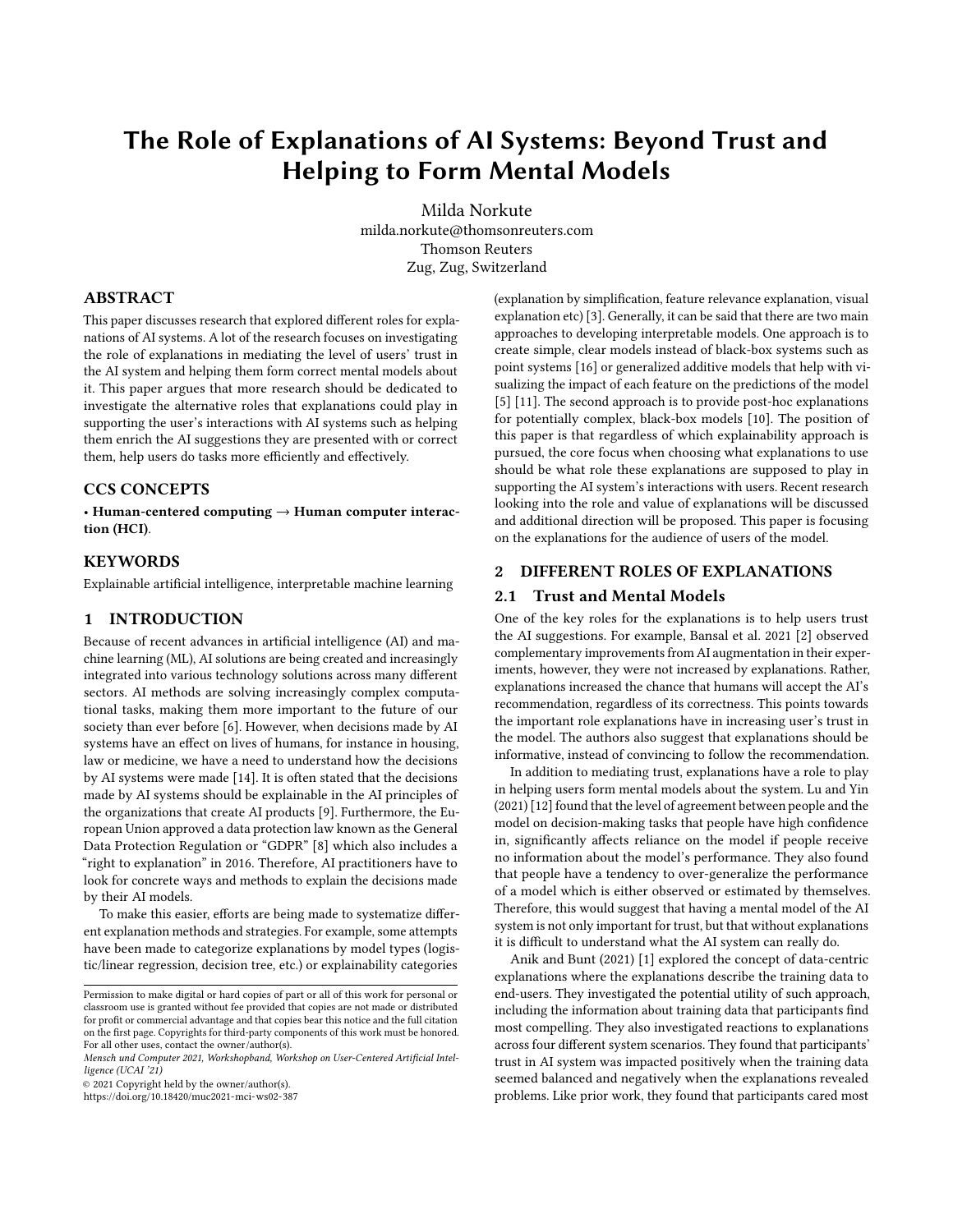about the explanations for high-stakes system scenarios. According to authors, data-centric explanations have the potential to impact not only how users judge the trustworthiness of a system - when to trust it and rely on it, but also to assist users in assessing its fairness.

## 2.2 Beyond Trust and Mental Models

The role of explainability mechanisms can indeed go beyond increasing users' trust in the model or helping him understand how the model works. Additional use cases for explanations have been explored in the context of single user recommender systems. Potential goals of explanations in addition to trust (increasing user's confidence in the recommender system) have been identified as efficiency (reducing the time needed to complete a task), persuasiveness (using explanations to change a user's choice), effectiveness (helping the user to make higher-quality decisions), transparency (why an item has been recommended), scrutability (providing ways to help make the profile of the user possible to manage), satisfaction (explanations focused on aspects of enjoyment and usability), and credibility (assessed likelihood that a recommendation is accurate) [\[7\]](#page-1-8) [\[17\]](#page-2-4) [\[4\]](#page-1-9).

Such efforts would also be welcome in other areas of AI such as Natural Language Processing (NLP). Natural Language processing is considered a difficult problem in computer science - although humans can easily master a language, the ambiguity and imprecise characteristics of the natural languages are what make NLP difficult for machines to implement. As a result, a lot of research focuses on increasing the performance of various language models for different NLP tasks and explainability is rarely considered when developing them [\[15\]](#page-2-5). Norkute et al. (2021) [\[13\]](#page-2-6) made an attempt to explore the effects and impact of different explainability methods for abstractive summarization. The goal was to show the summary reviewers where the summary originated from by highlighting portions of the source text document. The first explainability method created text highlights based on attention weights from the Deep Learning (DL) model, a Pointer Generator network, built as a legal text summarization solution. The second explainability method, named source attribution was a model-agnostic formula that compares the source text and summary to identify overlapping language. The study found that participants were significantly faster in reviewing the summaries generated by the model when working with highlights based on attention scores from the DL model, but not with highlights based on a source attribution method. The participants did report an increased trust in the DL model because of the highlights based on attention scores. The participants also expressed a specific preference for the attention highlights. This was because the attention highlights had more use cases. The highlights based on the source attribution approach were only useful in pointing the participants towards the area of the document were the details relevant to the summary might be. This also was possible with attention highlights. In addition to this, the participants said they were able to use the highlights based on attention scores to enrich the machine-generated summary. They even helped the participants realize the summary was wrong in some cases. These findings further support the suggestion that in addition to helping users trust the model, explanations can offer additional support to the users.

These learnings also indicate that researching the different roles explainability mechanisms can play in NLP as well as other AI areas and tasks is worthwhile.

# 3 CONCLUSION

The studies discussed explored different types and roles of explanations. While most research typically looks at the the role of explanations in mediating the level of trust in the AI system and helping them form correct mental models about the AI system, there may be a bigger role that the explanations can play. This includes helping users correct the mistakes of AI system or enriching its decision as well as helping users do tasks more efficiently and effectively. Future research should investigate what additional roles explanations can play in supporting users interactions with the AI systems for different AI tasks and areas, possibly even as features that have standalone value to the user. This could be done by designing studies where users are presented with explainability features only and not the AI suggestions - although such experiments of course would only make sense for specific contexts and use cases such as as summarization where users could be exposed to the text highlights showing where the summary came from and not the summary. Furthermore, it could be worthwhile to consider explainability aspects while developing the AI models instead of looking for ways to explain them using post-hoc methods after they have been developed - expanding the availability of different explainability methods would also help to widen the spectrum of how explanations can be used to support users interacting with the AI models.

#### REFERENCES

- <span id="page-1-7"></span>[1] Ariful Islam Anik and Andrea Bunt. 2021. Data-Centric Explanations: Explaining Training Data of Machine Learning Systems to Promote Transparency. In Proceedings of the 2021 CHI Conference on Human Factors in Computing Systems (Yokohama, Japan) (CHI '21). Association for Computing Machinery, New York, NY, USA, Article 75, 13 pages.<https://doi.org/10.1145/3411764.3445736>
- <span id="page-1-6"></span>[2] Gagan Bansal, Tongshuang Wu, Joyce Zhou, Raymond Fok, Besmira Nushi, Ece Kamar, Marco Tulio Ribeiro, and Daniel Weld. 2021. Does the Whole Exceed Its Parts? The Effect of AI Explanations on Complementary Team Performance. Association for Computing Machinery, New York, NY, USA. [https://doi.org/10.](https://doi.org/10.1145/3411764.3445717) [1145/3411764.3445717](https://doi.org/10.1145/3411764.3445717)
- <span id="page-1-3"></span>[3] Vaishak Belle and Ioannis Papantonis. 2020. Principles and Practice of Explainable Machine Learning. CoRR abs/2009.11698 (2020). arXiv[:2009.11698 https://arxiv.](https://arxiv.org/abs/2009.11698) [org/abs/2009.11698](https://arxiv.org/abs/2009.11698)
- <span id="page-1-9"></span>[4] Mustafa Bilgic and Raymond Mooney. 2005. Explaining Recommendations: Satisfaction vs. Promotion.
- <span id="page-1-4"></span>[5] Rich Caruana, Yin Lou, Johannes Gehrke, Paul Koch, Marc Sturm, and Noemie Elhadad. 2015. Intelligible Models for HealthCare: Predicting Pneumonia Risk and Hospital 30-Day Readmission. Association for Computing Machinery, New York, NY, USA, 1721–1730.<https://doi.org/10.1145/2783258.2788613>
- <span id="page-1-0"></span>[6] Dominik Dellermann, Philipp Ebel, Matthias Söllner, and Jan Marco Leimeister. 2019. Hybrid Intelligence. Business Information Systems Engineering 61, 5 (Mar 2019), 637–643.<https://doi.org/10.1007/s12599-019-00595-2>
- <span id="page-1-8"></span>A. Felfernig, N. Tintarev, T. N. T. Trang, and M. Stettinger. 2021. Designing Explanations for Group Recommender Systems. arXiv[:2102.12413](https://arxiv.org/abs/2102.12413) [cs.IR]
- <span id="page-1-2"></span>[8] Bryce Goodman and Seth Flaxman. 2017. European Union Regulations on Algorithmic Decision-Making and a "Right to Explanation". AI Magazine 38, 3 (Oct. 2017), 50–57.<https://doi.org/10.1609/aimag.v38i3.2741>
- <span id="page-1-1"></span>[9] Lambert Hogenhout. 2021. A Framework for Ethical AI at the United Nations. CoRR abs/2104.12547 (2021). arXiv[:2104.12547 https://arxiv.org/abs/2104.12547](https://arxiv.org/abs/2104.12547)
- <span id="page-1-5"></span>[10] Himabindu Lakkaraju, Ece Kamar, Rich Caruana, and Jure Leskovec. 2019. Faithful and Customizable Explanations of Black Box Models. In Proceedings of the 2019 AAAI/ACM Conference on AI, Ethics, and Society (Honolulu, HI, USA) (AIES '19). Association for Computing Machinery, New York, NY, USA, 131–138. [https:](https://doi.org/10.1145/3306618.3314229) [//doi.org/10.1145/3306618.3314229](https://doi.org/10.1145/3306618.3314229)